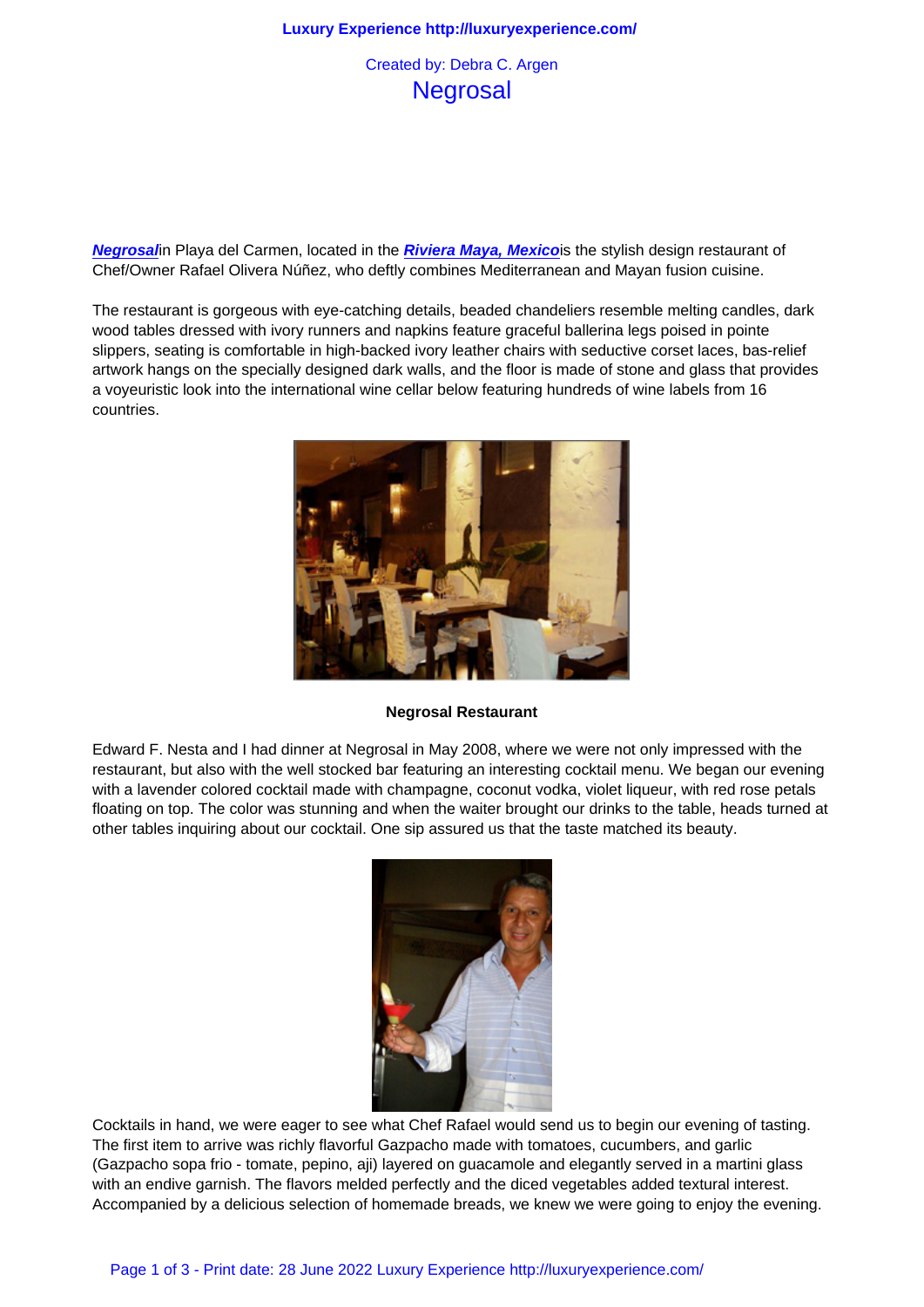## **Luxury Experience http://luxuryexperience.com/**

## Created by: Debra C. Argen

Next to arrive was a large square platter bearing four smaller square plates of Salmon, chaya (a green leafy Maya vegetable), mango, and papaya composition; Octopus enchilada; Chicken with saffron; and Pears with chèvre mousse.



This was a wow of both presentation and taste; salmon rolled into rosettes filled with julienne mango and papaya on a bed of chaya and reduced balsamic vinegar garnished with sliced fans of ripe strawberries and mint leaves; octopus marinated for 6 hours in three types of chilies, grilled and served with tortillas; golden chicken in a saffron sauce; and marinated pears with goat cheese mousse to eat last to refresh the palate.



We continued with an excellent course of Grouper with creamed spinach and epazote (a green leafy Maya herb), presented with the grouper cooked in a cornhusk on a pool of Hibiscus sauce with the mélange of spinach and epazote placed alongside. The brightly colorful hibiscus sauce really complemented the grouper.



Chef Rafael appeared at our table and told us that he likes to do things a little different, and instead of having a sorbet as a palate cleanser, presented us with an interesting palate cleanser of julienne fruits and vegetables namely strawberries, carrots, and cantaloupe garnished with mint presented in a footed glass that had a very refreshing taste.



Edward and I went our separate ways with the next course; he went the land route, while I took a sea excursion. He selected Lamb chops, which were two tender chops presented in an appetizing Chianti and shallots reduction sauce accompanied with fresh green beans.